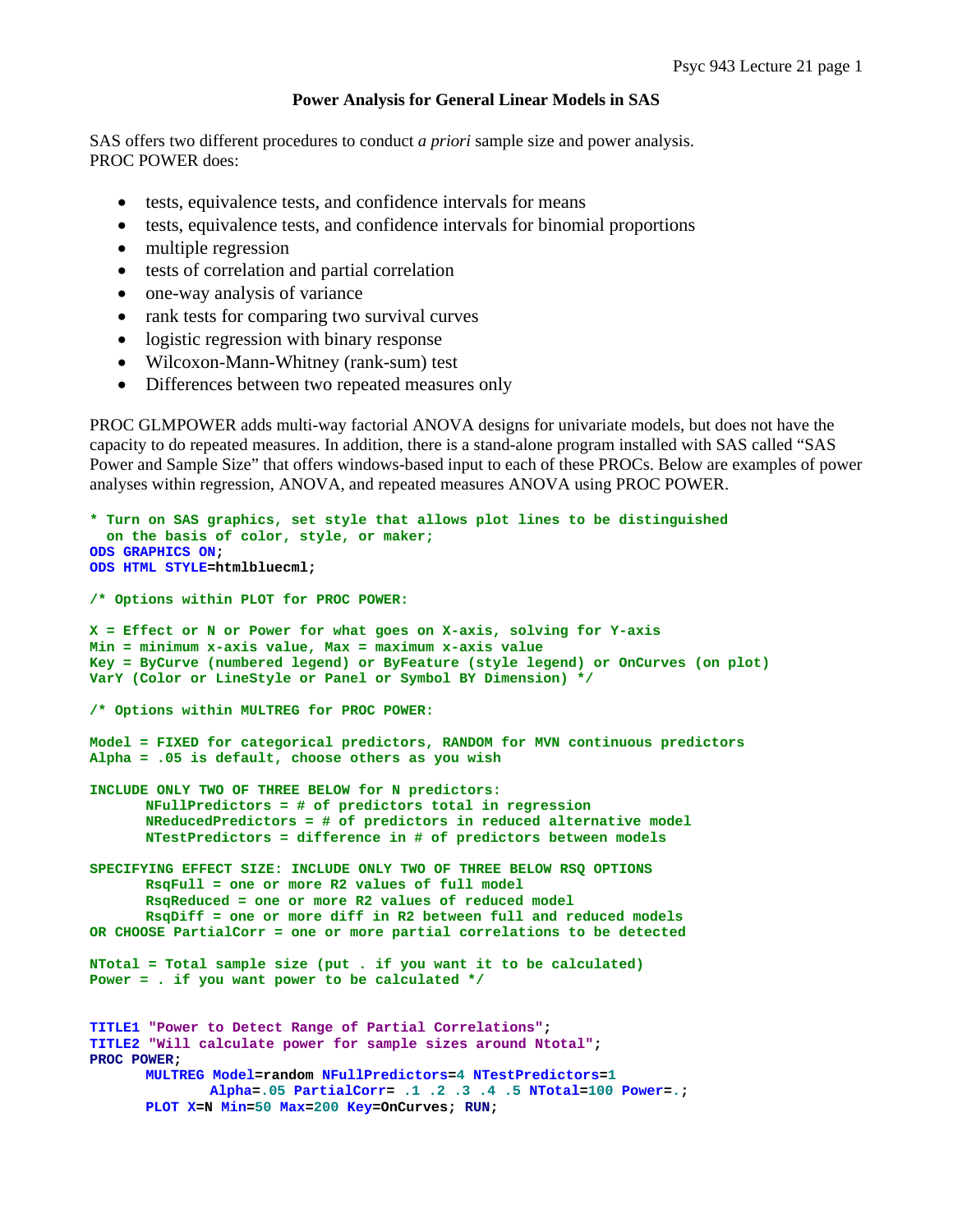## **The POWER Procedure Type III F Test in Multiple Regression**

| <b>Fixed Scenario Elements</b>            | <b>Computed Power</b> |                |
|-------------------------------------------|-----------------------|----------------|
| <b>Method</b>                             | Exact                 | <b>Index</b>   |
| <b>Model</b>                              | Random X              |                |
| <b>Number of Predictors in Full Model</b> | 4                     | $\overline{2}$ |
| <b>Number of Test Predictors</b>          |                       | 3              |
| Alpha                                     | 0.05                  | 4              |
| <b>Total Sample Size</b>                  | 100                   | 5              |



## **TITLE1 "Power to Detect Range of Partial Correlations"; TITLE2 "Will calculate Ntotal for 80% power at each partial correlation"; PROC POWER;**

```
MULTREG Model=random NFullPredictors=4 NTestPredictors=1
        Alpha=.05 PartialCorr= .1 .2 .3 .4 .5 NTotal=. Power=.80; 
PLOT X=Effect Min=.1 Max=.5 Key=OnCurves; RUN;
```
#### **The POWER Procedure Type III F Test in Multiple Regression**

| <b>Computed N Total</b> |                        |                               |                   |  |  |  |  |
|-------------------------|------------------------|-------------------------------|-------------------|--|--|--|--|
| <b>Index</b>            | <b>Partial</b><br>Corr | <b>Actual</b><br><b>Power</b> | N<br><b>Total</b> |  |  |  |  |
| 1                       | 0.1                    | 0.800                         | 785               |  |  |  |  |
| $\mathbf{2}$            | 0.2                    | 0.800                         | 196               |  |  |  |  |
| 3                       | 0.3                    | 0.800                         | 87                |  |  |  |  |
| 4                       | 0.4                    | 0.802                         | 49                |  |  |  |  |
| 5                       | 0.5                    | 0.814                         | 32                |  |  |  |  |

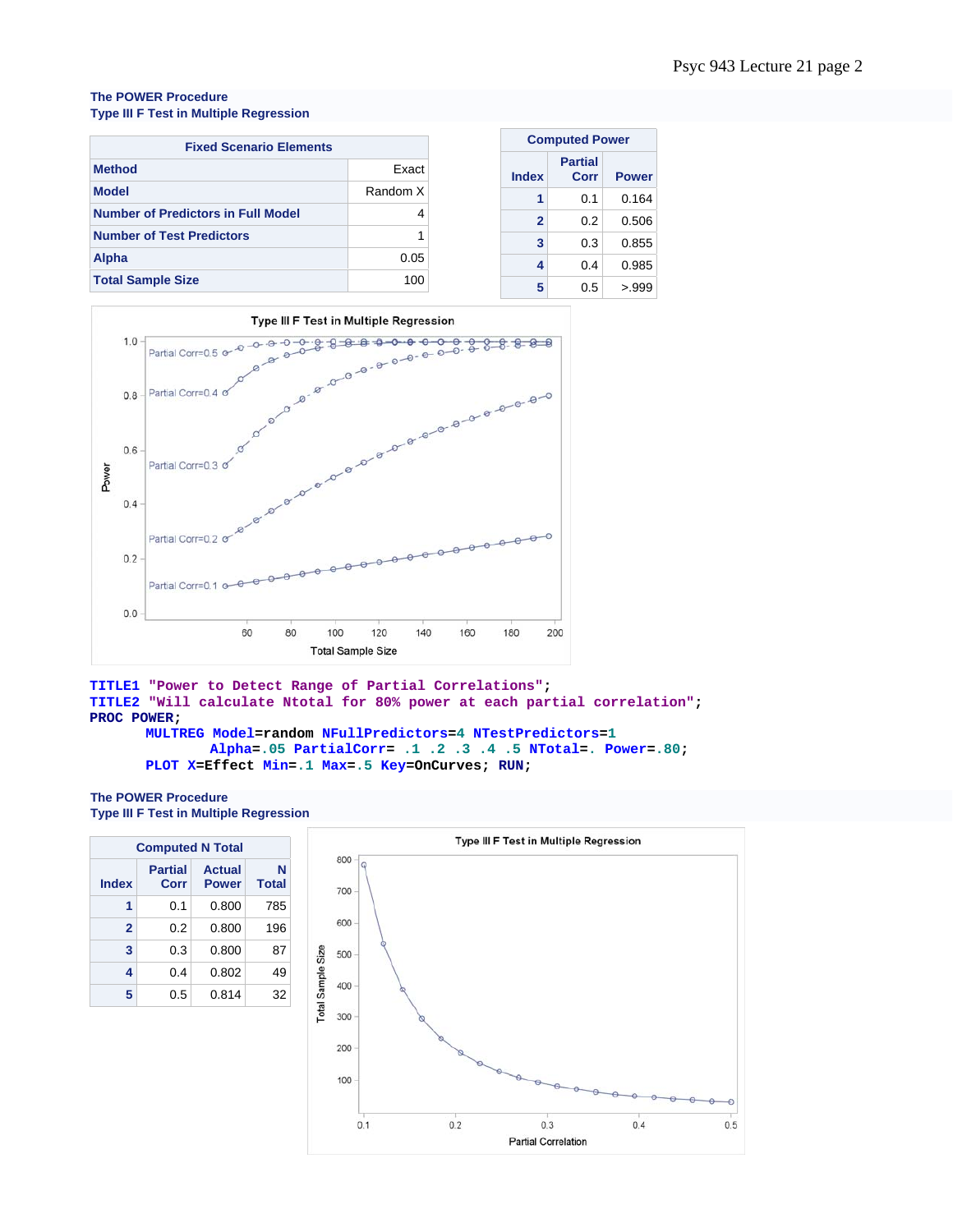```
TITLE1 "Power to Detect Range of Incremental R2"; 
TITLE2 "Will calculate power for sample sizes around Ntotal"; 
PROC POWER; 
      MULTREG Model=random NFullPredictors=3 NTestPredictors=3
               Alpha=.05 RsqReduced=0 RsqDiff=.05 .10 .15 .20 NTotal=100 Power=.; 
      PLOT X=N Min=50 Max=200 Key=OnCurves; RUN;
```
## **The POWER Procedure Type III F Test in Multiple Regression**

| <b>Computed Power</b> |                                |              |  |  |  |  |
|-----------------------|--------------------------------|--------------|--|--|--|--|
| <b>Index</b>          | <b>R-square</b><br><b>Diff</b> | <b>Power</b> |  |  |  |  |
| 1                     | 0.05                           | 0.440        |  |  |  |  |
| $\mathbf{2}$          | 0.10                           | 0.778        |  |  |  |  |
| 3                     | 0.15                           | 0.937        |  |  |  |  |
|                       | 0.20                           | 0.987        |  |  |  |  |



```
TITLE1 "Power to Detect Range of Incremental R2"; 
TITLE2 "Will calculate Ntotal for 80% power at each R2"; 
PROC POWER; 
      MULTREG Model=random NFullPredictors=3 NTestPredictors=3
               Alpha=.05 RsqReduced=0 RsqDiff=.05 .10 .15 .20 NTotal=. Power=.80; 
      PLOT X=Effect Min=.05 Max=.30 Key=OnCurves; RUN;
```
# **The POWER Procedure**

**Type III F Test in Multiple Regression** 

| <b>Computed N Total</b> |                                |                               |                   |  |  |  |  |
|-------------------------|--------------------------------|-------------------------------|-------------------|--|--|--|--|
| <b>Index</b>            | <b>R-square</b><br><b>Diff</b> | <b>Actual</b><br><b>Power</b> | N<br><b>Total</b> |  |  |  |  |
|                         | 0.05                           | 0.800                         | 214               |  |  |  |  |
| $\mathbf{2}$            | 0.10                           | 0.801                         | 105               |  |  |  |  |
| 3                       | 0.15                           | 0.804                         | 69                |  |  |  |  |
|                         | 0.20                           | 0.807                         | 51                |  |  |  |  |

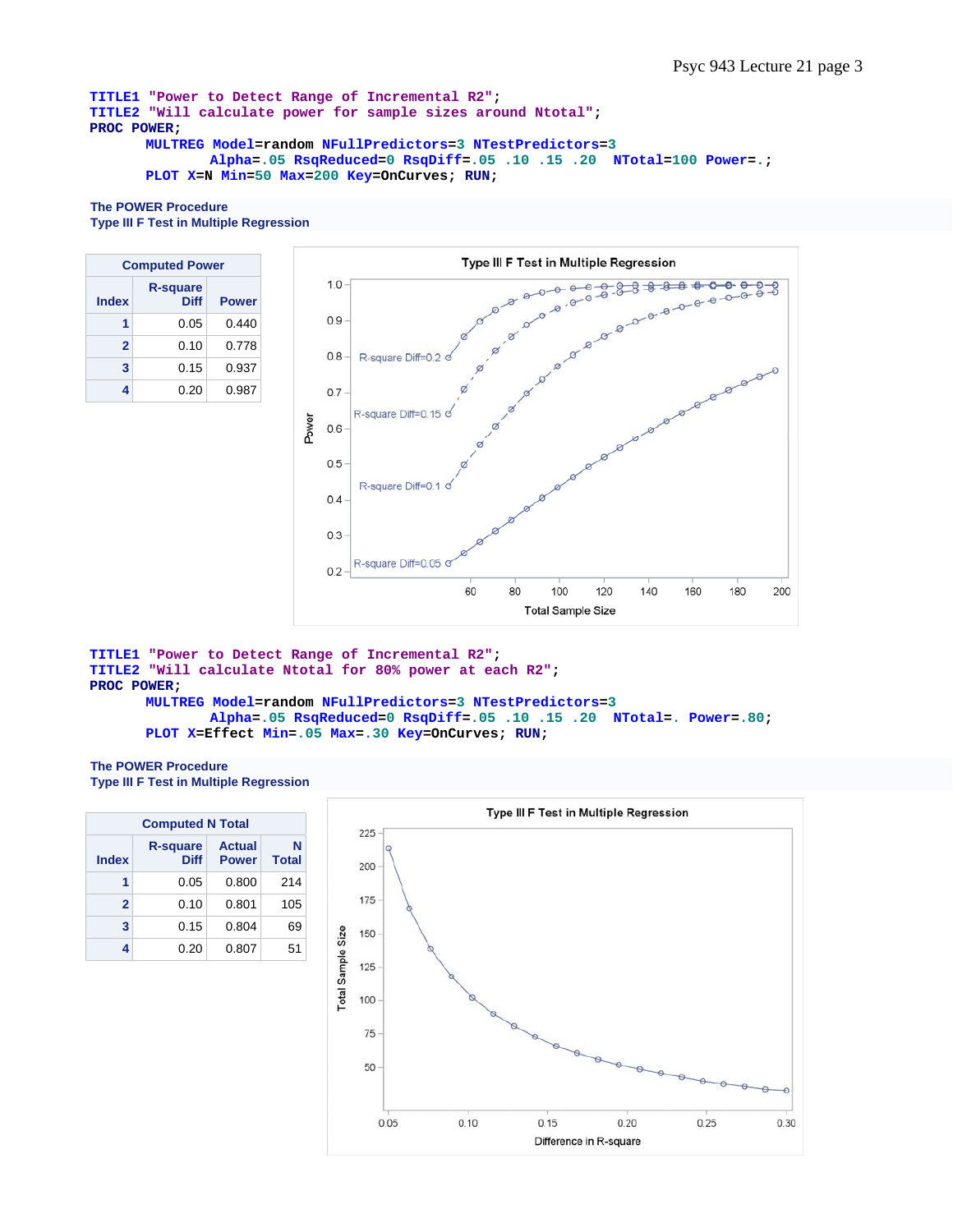**/\* Options within ONEWAYANOVA for PROC POWER:** 

**Test = Contrast for df=1 or Overall for omnibus F GroupMeans = list mean per group separated by | Stddev = list common SD (no way to do differently per group) GroupWeights = (relative sample size of each group) GroupNs = actual group sample sizes NPerGroup = sample size per group (use if equal) Contrast = (contrast codes to specific differences) NTotal = Total sample size (put . if you want it to be calculated) Power = . if you want power to be calculated \*/ TITLE1 "Power to Detect Range of Omnibus Between-Group Mean Differences"; TITLE2 "Will calculate power for sample sizes around Ntotal"; PROC POWER; \* 3 groups: Drug, Drug+Caffeine, Placebo, using means from previous research; \* SDs should have been 10.8, 12.4, and 7.1, but it only allows a common SD; ONEWAYANOVA GroupMeans= 11.4 | 16.7 | 4.0 Stddev=10.0 GroupWeights=(1 1 1)(2 2 1) Test=Overall Alpha=.05 Ntotal=90 Power=.; PLOT X=N Min=30 Max=180 Key=OnCurves; RUN;** 

```
The POWER Procedure 
Overall F Test for One-Way ANOVA
```

| <b>Fixed Scenario Elements</b> |             |  |  |  |  |
|--------------------------------|-------------|--|--|--|--|
| <b>Method</b><br><b>Exact</b>  |             |  |  |  |  |
| Alpha                          | 0.05        |  |  |  |  |
| <b>Group Means</b>             | 11.4 16.7 4 |  |  |  |  |
| <b>Standard Deviation</b>      | 10          |  |  |  |  |
| <b>Total Sample Size</b>       | 90          |  |  |  |  |

| <b>Computed Power</b> |               |                |  |              |  |  |
|-----------------------|---------------|----------------|--|--------------|--|--|
| <b>Index</b>          |               | <b>Weights</b> |  | <b>Power</b> |  |  |
|                       |               |                |  | 0.995        |  |  |
| 2                     | $\mathcal{P}$ | 2              |  | 0.980        |  |  |

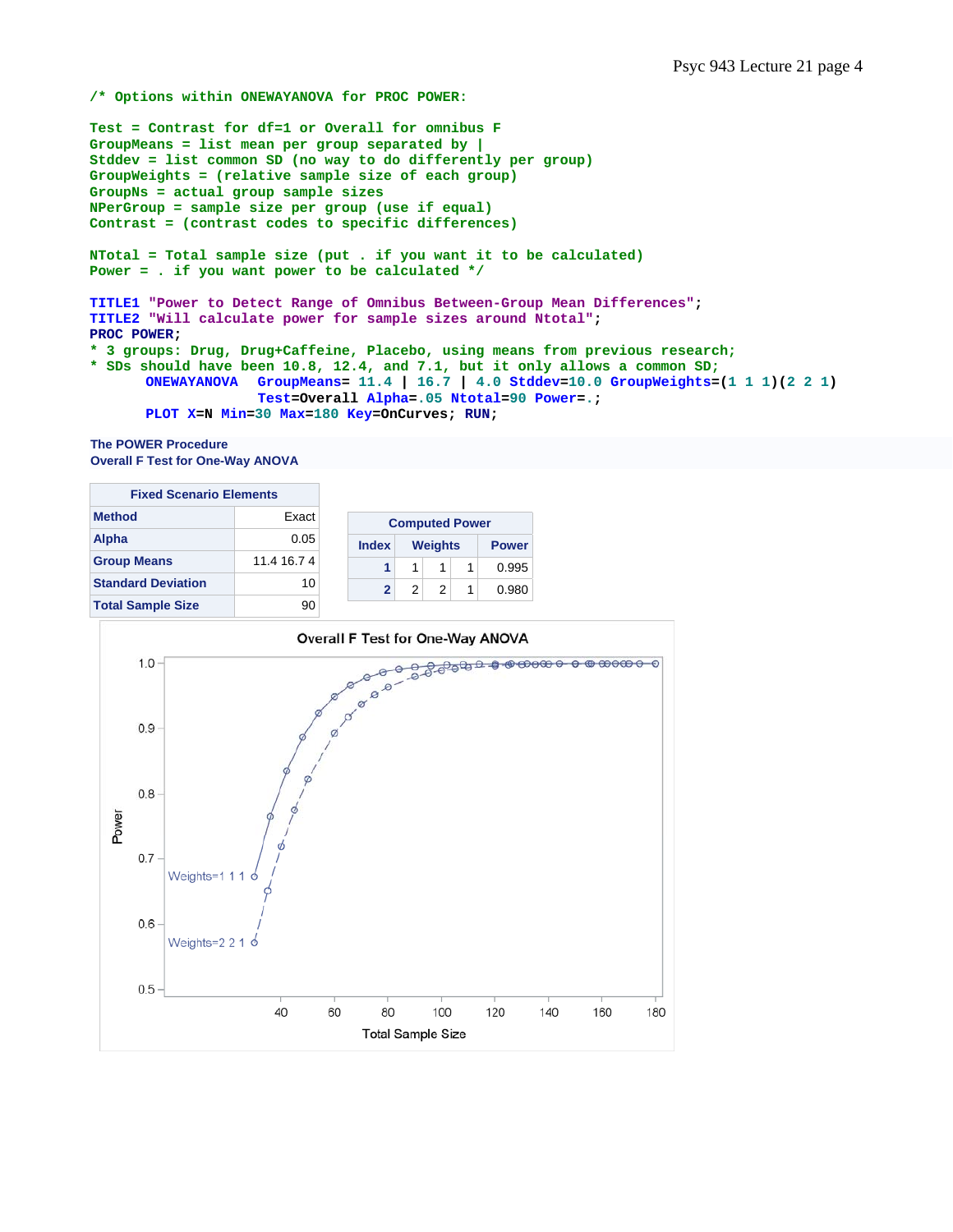```
TITLE1 "Power to Detect Range of Specific Between-Group Mean Differences"; 
TITLE2 "Will calculate power for sample sizes around Ntotal"; 
PROC POWER; 
* 3 groups: Drug, Drug+Caffeine, Placebo, using means from previous research; 
* SDs should have been 10.8, 12.4, and 7.1, but it only allows a common SD;
      ONEWAYANOVA GroupMeans= 11.4 | 16.7 | 4.0 Stddev=10.0 GroupWeights=(1 1 1)(2 2 1) 
                     Test=Contrast Alpha=.05 Ntotal=90 Power=.
                     Contrast= (-1 -1 2) (-1 1 0); 
      PLOT X=N Min=30 Max=180 Key=OnCurves; RUN;
```
## **The POWER Procedure Single DF Contrast in One-Way ANOVA**

| <b>Fixed Scenario Elements</b> |                |                |                 |              |                       |   |                |              |       |
|--------------------------------|----------------|----------------|-----------------|--------------|-----------------------|---|----------------|--------------|-------|
| <b>Method</b>                  | Exact          |                |                 |              | <b>Computed Power</b> |   |                |              |       |
| <b>Alpha</b>                   | 0.05           | <b>Index</b>   | <b>Contrast</b> |              | <b>Weights</b>        |   |                | <b>Power</b> |       |
| <b>Group Means</b>             | 11.4 16.7 4    |                | $-1$            | -1           | 2                     | 1 | 1              | 1            | 0.994 |
| <b>Standard Deviation</b>      | 10             | $\overline{2}$ | $-1$            | $-1$         | 2                     | 2 | $\overline{2}$ | 1            | 0.965 |
| <b>Total Sample Size</b>       | 90             | 3              | $-1$            | 1            | 0                     | 1 | 1              | 1            | 0.528 |
| <b>Number of Sides</b>         | $\overline{2}$ | 4              | $-1$            | $\mathbf{1}$ | 0                     | 2 | $\overline{2}$ | 1            | 0.604 |
| <b>Null Contrast Value</b>     | 0              |                |                 |              |                       |   |                |              |       |

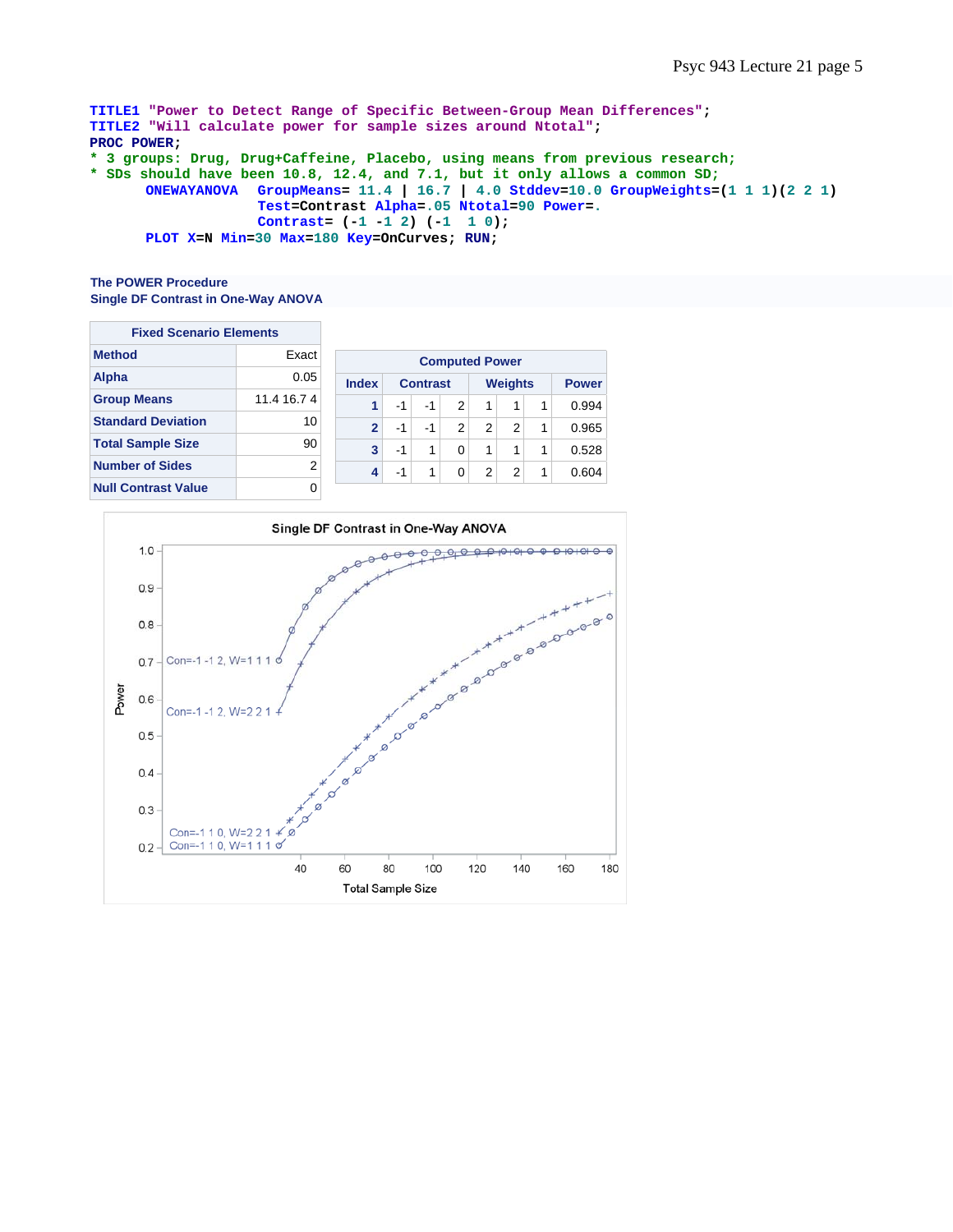**TITLE1 "Power to Detect Range of Omnibus Between-Group Mean Differences"; TITLE2 "Will calculate power for sample sizes around Ntotal"; PROC POWER;** 

```
* 3 groups: Drug, Drug+Caffeine, Placebo, using std mean differences;
      ONEWAYANOVA GroupMeans= .4 | .6 | 0 Stddev=1 GroupWeights=(1 1 1)(2 2 1) 
                     Test=Overall Alpha=.05 Ntotal=90 Power=.; 
      PLOT X=N Min=30 Max=180 Key=OnCurves; RUN;
```

| <b>Fixed Scenario Elements</b> |         |  |  |  |  |
|--------------------------------|---------|--|--|--|--|
| <b>Method</b><br><b>Exact</b>  |         |  |  |  |  |
| <b>Alpha</b>                   | 0.05    |  |  |  |  |
| <b>Group Means</b>             | 0.40.60 |  |  |  |  |
| <b>Standard Deviation</b>      | 1       |  |  |  |  |
| <b>Total Sample Size</b>       | 90      |  |  |  |  |

| <b>Computed Power</b> |   |                |              |       |  |  |  |
|-----------------------|---|----------------|--------------|-------|--|--|--|
| <b>Index</b>          |   | <b>Weights</b> | <b>Power</b> |       |  |  |  |
|                       |   |                | 1            | 0.538 |  |  |  |
| 2                     | 2 |                |              | 0.431 |  |  |  |



**TITLE1 "Power to Detect Range of Specific Between-Group Mean Differences"; TITLE2 "Will calculate power for sample sizes around Ntotal"; PROC POWER;** 

**\* 3 groups: Drug, Drug+Caffeine, Placebo, using std mean differences; ONEWAYANOVA GroupMeans= .4 | .6 | 0 Stddev=1 GroupWeights=(1 1 1)(2 2 1) Test=Contrast Alpha=.05 Ntotal=90 Power=. Contrast= (-1 -1 2) (-1 1 0); PLOT X=N Min=30 Max=180 Key=OnCurves; RUN;** 

| <b>Fixed Scenario Elements</b> |        |  |  |  |  |
|--------------------------------|--------|--|--|--|--|
| <b>Method</b><br><b>Exact</b>  |        |  |  |  |  |
| Alpha                          | 0.05   |  |  |  |  |
| <b>Group Means</b>             | 0.4060 |  |  |  |  |
| <b>Standard Deviation</b>      | 1      |  |  |  |  |
| <b>Total Sample Size</b>       | 90     |  |  |  |  |
| <b>Number of Sides</b>         | 2      |  |  |  |  |
| <b>Null Contrast Value</b>     |        |  |  |  |  |

|                | <b>Computed Power</b> |                 |               |                |                |   |              |  |
|----------------|-----------------------|-----------------|---------------|----------------|----------------|---|--------------|--|
| <b>Index</b>   |                       | <b>Contrast</b> |               |                | <b>Weights</b> |   | <b>Power</b> |  |
| 1              | -1                    | -1              | 2             | 1              | 1              | 1 | 0.599        |  |
| $\overline{2}$ | -1                    | $-1$            | $\mathcal{P}$ | $\mathfrak{p}$ | 2              | 1 | 0.467        |  |
| 3              | $-1$                  | 1               | 0             | 1              | 1              | 1 | 0.119        |  |
| 4              | $-1$                  | 1               | 0             | 2              | 2              | 1 | 0.134        |  |

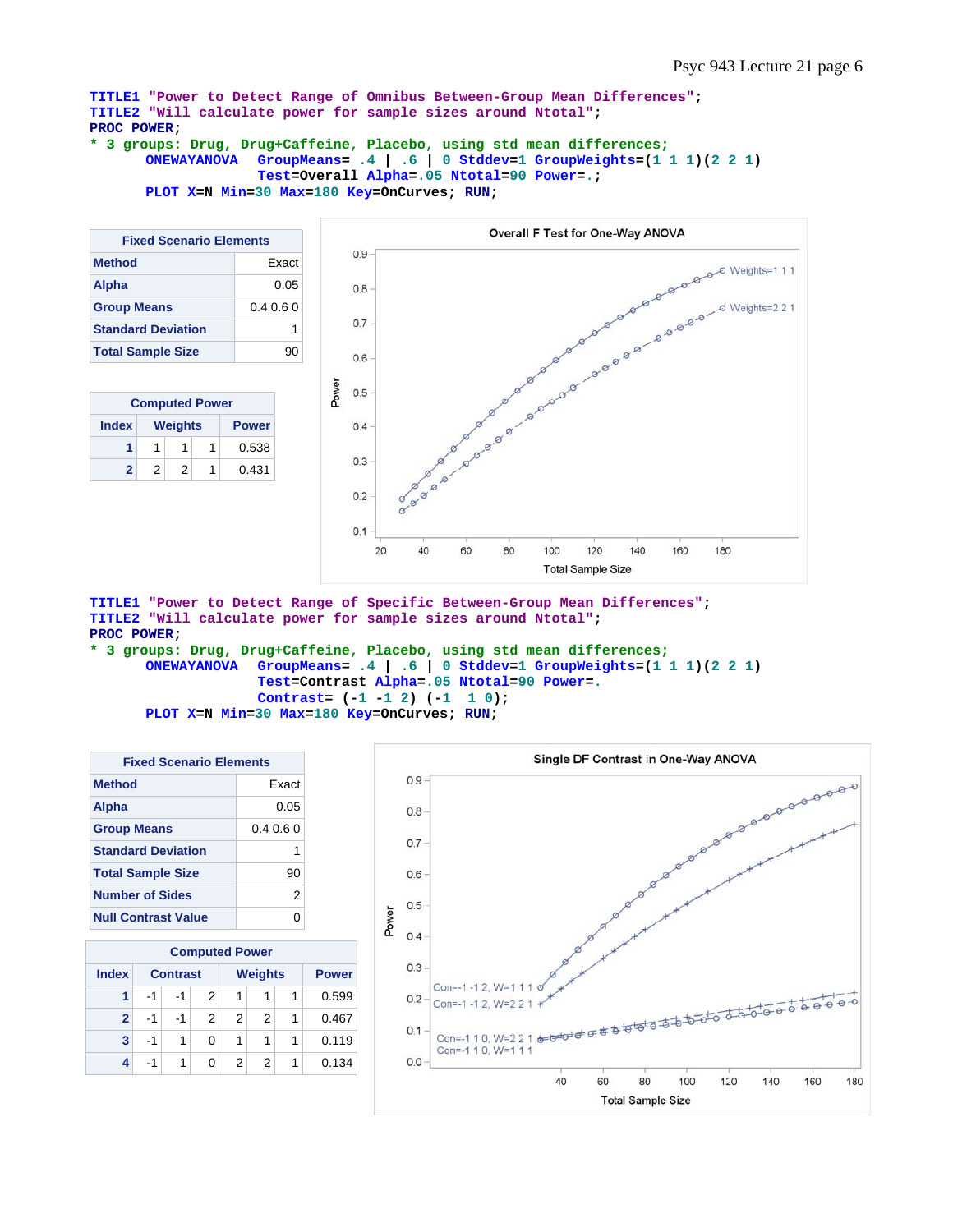#### **/\* Options within PAIREDMEANS for PROC POWER:**

**TEST = Diff provides test of mean difference PairedMeans = Means to be tested for difference PairedStddevs = Measure-specific SD for means to be tested Stddev = Common SD for means to be tested MeanDiff = Mean difference to be tested Corr = correlations between measures** 

**NPairs = Total # persons measured repeatedly (put . if you want it to be calculated) Power = power level (put . if you want power to be calculated) \*/**

```
TITLE1 "Power to Detect Range of Repeated Measures Mean Differences"; 
TITLE2 "Will calculate power for sample sizes around Npairs"; 
PROC POWER;<br>PAIREDMEANS
                     PAIREDMEANS MeanDiff= .2 .4 .6 Stddev=1 Corr= .3 .7
```
 **Alpha=.05 Npairs=25 Power=.;** 

**PLOT X=N Min=10 Max=50 Key=OnCurves VarY(Panel BY Corr); RUN;** 

#### **The POWER Procedure Paired t Test for Mean Difference**

| <b>Fixed Scenario Elements</b> |              |  |  |  |  |
|--------------------------------|--------------|--|--|--|--|
| Normal<br><b>Distribution</b>  |              |  |  |  |  |
| <b>Method</b>                  | <b>Fxact</b> |  |  |  |  |
| Alpha<br>0.05                  |              |  |  |  |  |
| <b>Standard Deviation</b>      | 1            |  |  |  |  |
| <b>Number of Pairs</b><br>25   |              |  |  |  |  |
| <b>Number of Sides</b><br>2    |              |  |  |  |  |
| <b>Null Difference</b>         |              |  |  |  |  |

| <b>Computed Power</b> |                     |      |              |
|-----------------------|---------------------|------|--------------|
| <b>Index</b>          | Mean<br><b>Diff</b> | Corr | <b>Power</b> |
| 1                     | 0.2                 | 0.3  | 0.128        |
| $\overline{2}$        | 0.2                 | 0.7  | 0.236        |
| 3                     | 0.4                 | 0.3  | 0.368        |
| 4                     | 0.4                 | 0.7  | 0.698        |
| 5                     | 0.6                 | 0.3  | 0.682        |
| 6                     | 0.6                 | 0.7  | 0.960        |

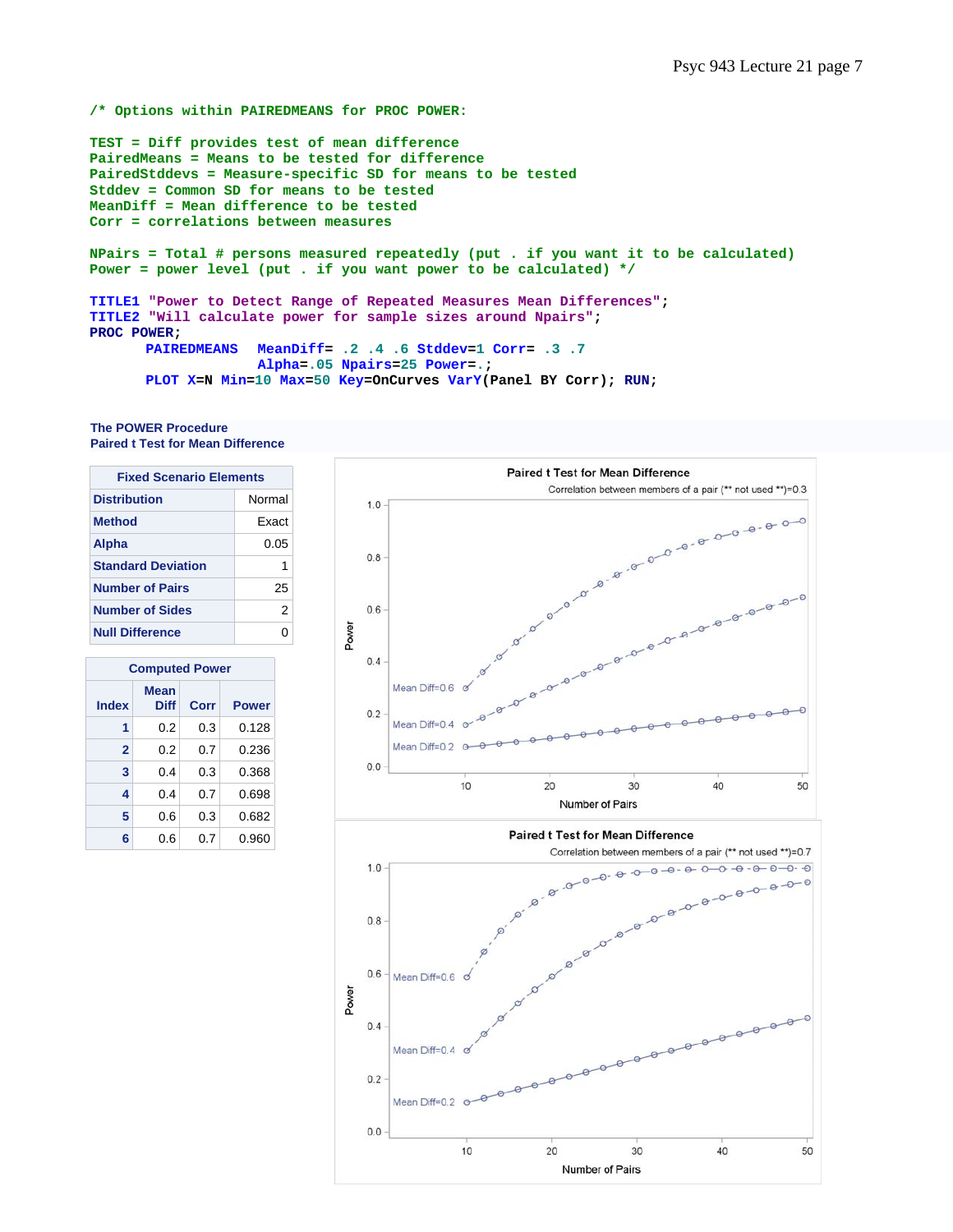```
OPTIONS nocenter nodate nonumber linesize=MAX pagesize=MAX formdlim='-' 
nomprint nosymbolgen nomlogic; TITLE; ODS TRACE OFF; ODS GRAPHICS OFF; 
* GENERATE DATA FOR ANOVA MODEL;
* SIMULATION SPECIFICS;
%GLOBAL n1 n2 n3 mean1 mean2 mean3 sd1 sd2 sd3 ngroups nreps SeedVar; 
%LET ngroups = 3; 
%LET mean1 = 11.4; 
%LET mean2 = 16.7; 
%LET mean3 = 4.0; 
%LET sd1 = 10.0; 
%LET sd2 = 10.0; 
%LET sd3 = 10.0; 
%LET n1 = 20; 
%LET n2 = 20; 
%LET n3 = 20; 
%LET nreps = 100; 
%LET SeedVar = 7; 
* Generate nresps datasets of fake people;
%MACRO simulateANOVA; 
DATA ANOVAsim; 
        CALL streaminit(&SeedVar.); *set random seed;
       %DO replication = 1 %TO &nreps.; 
               %DO group = 1 %TO &ngroups.; 
                      %DO n = 1 %TO &&n&group.; 
                      Y = RAND('NORMAL',%SYSEVALF(&&mean&group.),%SYSEVALF(&&sd&group.)); 
                             mean = &&mean&group.; sd = &&sd&group.; group=&group.; 
                             person=&n.; replication=&replication.; 
                             OUTPUT; 
                      %END; *person loop;
              %END; *group loop;
       %END; *replication loop;
RUN; 
%MEND simulateANOVA; 
%simulateANOVA; 
* Run ANOVA per dataset, save results;
PROC GLM DATA=ANOVAsim; 
      BY replication; 
       CLASS group; 
      MODEL y = group / SS3; 
       ODS OUTPUT FitStatistics=R2 ModelANOVA=SumSquares OverallANOVA=ANOVA LSMeans=Means; 
       LSMEANS group; 
RUN; 
* Code Omnibus F-test as significant or not;
DATA SumSquares; SET SumSquares; 
       IF ProbF LT .05 THEN Signif=1; ELSE Signif=0; 
RUN; 
TITLE "Proportion Significant Omnibus F-test for Group"; 
PROC MEANS DATA=SumSquares; VAR Signif; RUN; 
TITLE "Simulated Group Means"; 
PROC MEANS DATA=Means; CLASS Group; VAR yLSmean; RUN; 
TITLE;
```